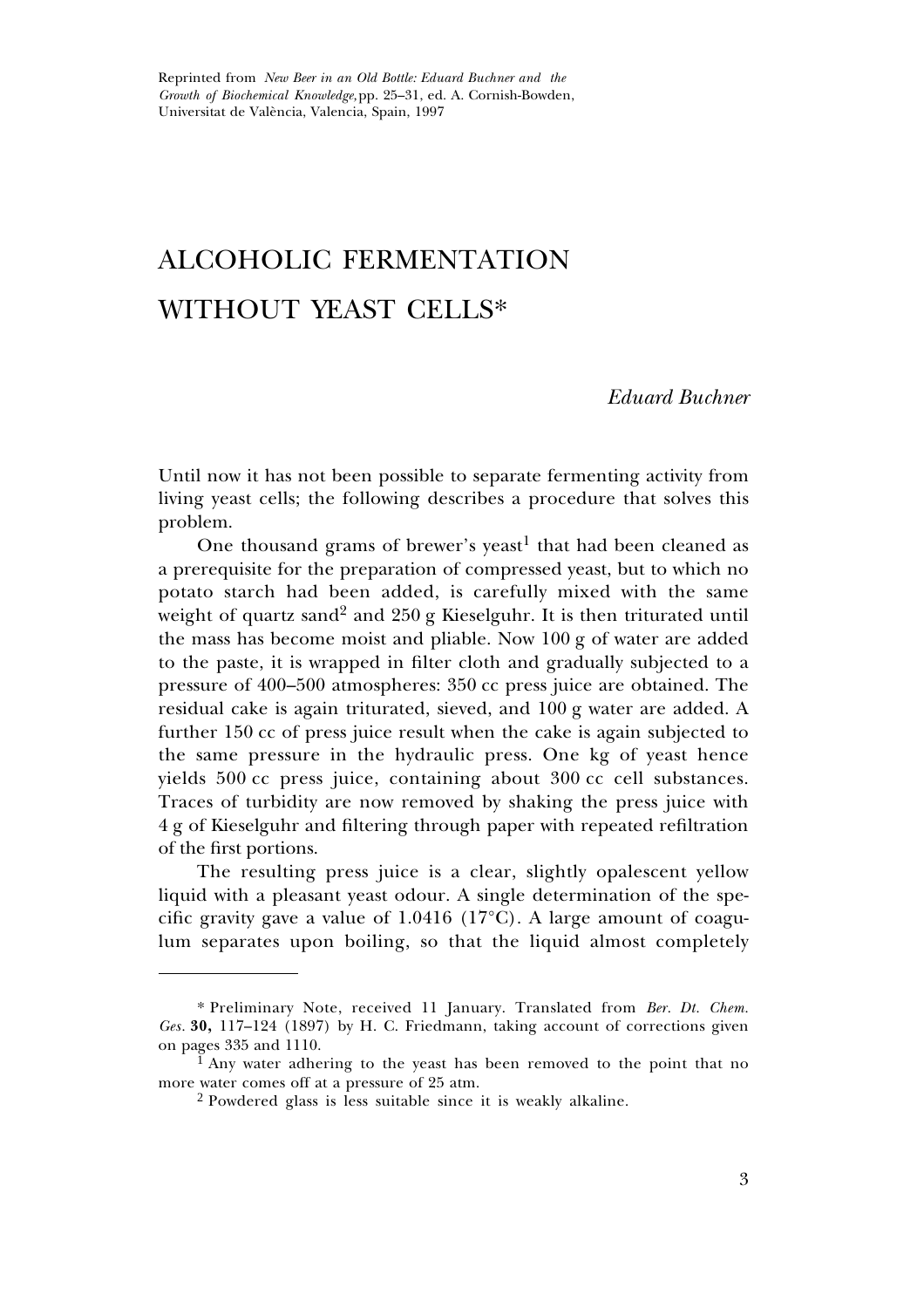#### EDUARD BUCHNER

solidifies. Insoluble flakes begin to form at only 35–40°; gas bubbles, shown to be carbon dioxide, are seen to rise even below this temperature. This gas hence saturates the liquid<sup>3</sup>. The press juice contains over 10 percent dry weight. A press juice prepared by an earlier, inferior procedure contained 6.7 percent dry weight, 1.15 percent ash and, judging from nitrogen content, 3.7 percent protein.

The most interesting property of the press juice is its capacity to institute fermentation of carbohydrates. Upon admixture of the same volume of a concentrated solution of cane sugar, a regular evolution of carbon dioxide starts after only 1/4 to 1 hour, and continues for days. The same behaviour is elicited by glucose, fructose, and maltose. No fermentation occurs, however, in mixtures of press juice with saturated solutions of lactose or with mannitol, consistent with the fact that these substances are not fermented by living brewer's yeast cells. After fermenting for several days, mixtures of press juice and sugar solution gradually turn turbid upon storage in the icebox, although no organisms are found with the microscope. On the other hand, 700-fold magnification shows plenty of protein coagula, probably precipitated by the acids formed during the fermentation. Fermentation is not prevented when the mixture of press juice and saccharose solution is saturated with chloroform, but this results in early slight protein separation. Similarly the fermenting activity is not abolished by filtration of the press juice through a sterilized *Berkefeldt*-Kieselguhr filter, a process that undoubtedly retains all yeast cells. Even at icebox temperature a mixture of the absolutely clear filtrate and sterilized cane sugar solution begins to ferment, albeit after about a day's delay. It is found that when a parchment paper tubing filled with press juice is hung in a 37 percent cane sugar solution, its surface after a few hours becomes covered with innumerable tiny gas bubbles. Naturally a vigorous formation of gas was also be observed inside the tubing because of diffusion of sugar solution. Further experiments must decide whether the carrier of the fermenting activity can in fact dialyse through the parchment paper as appears to be the case\*. In time press juice gradually loses its fermenting activity. Thus upon storage for five days in a half-filled bottle, the activity of the juice

<sup>&</sup>lt;sup>3</sup> The plant physiologists may decide whether this carbon dioxide is possibly derived from oxidative processes connected with respiration.

<sup>\*</sup> This observation was soon retracted in Buchner and Rapp [*Ber. Dt. Chem. Ges.* **31,** 209–217 (1898), p. 213], submitted exactly a year (31st January 1898) after the present paper [*Translator's note*].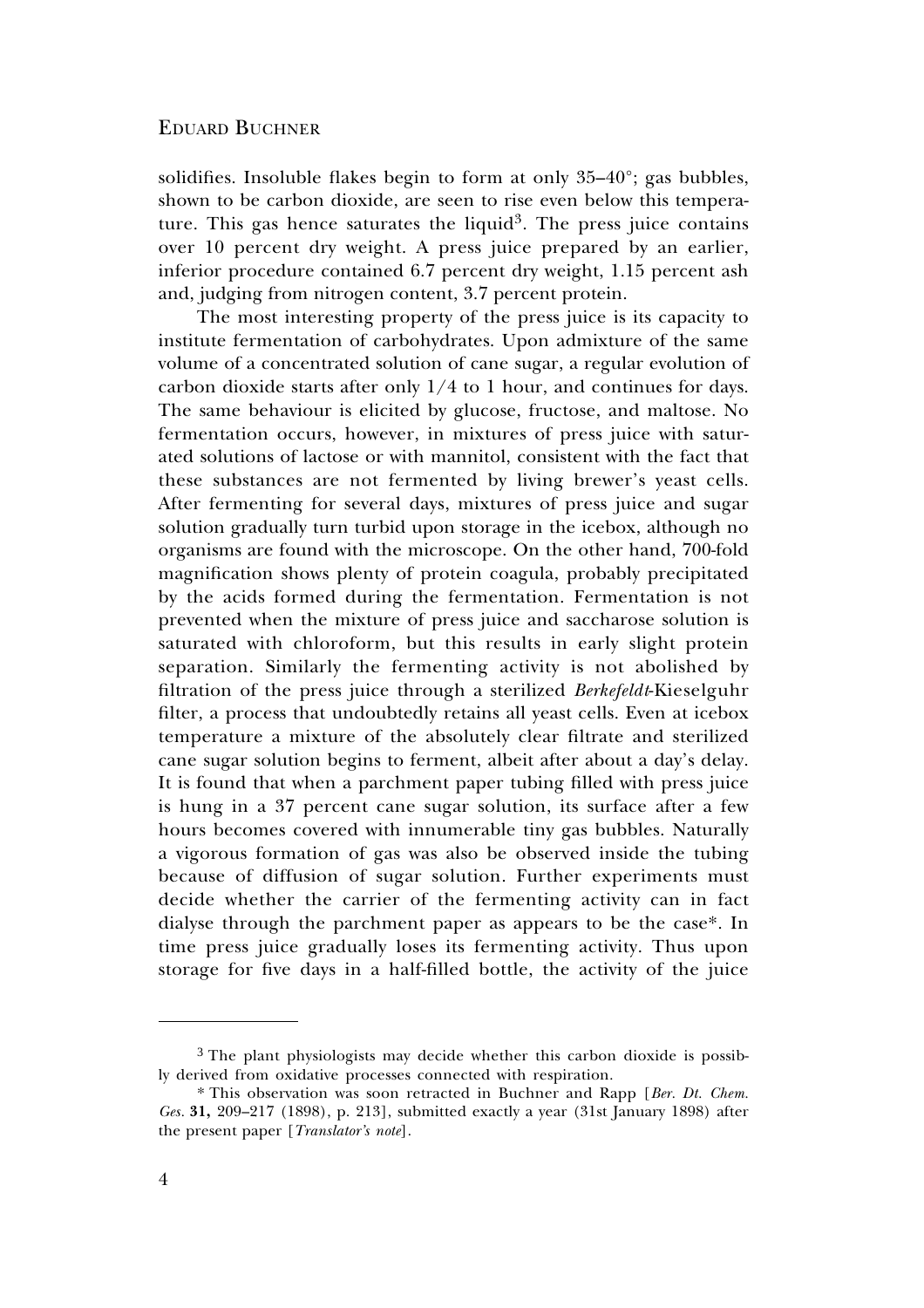toward saccharose had been lost. It is remarkable, however, that press juice containing added cane sugar, i.e. press juice with fermenting activity, retains its activity in the icebox for at least two weeks. In this connection one should probably first consider that the carbon dioxide produced during the fermentation has a favourable effect, exerted by keeping atmospheric oxygen away; possibly, however, the readily assimilated sugar could also contribute towards the preservation of the agent.

Only a few experiments have been performed previously to learn something about the *nature of the active substance* in the press juice. When the press juice is heated to  $40-50^{\circ}$  one first of all observes development of carbon dioxide, and then a gradual separation of coagulated protein. The material obtained here was filtered off after an hour, and repeatedly refiltered. In one experiment, but not in another, the clear filtrate still possessed weak fermenting power. The active substance therefore either loses activity, even at this remarkably low temperature, or it coagulates and precipitates. In another experiment, 20 cc of the expressed juice were added to three volumes of absolute alcohol, and the precipitate was filtered by suction and dried *in vacuo* over sulphuric acid; the resulting 2 g of dry substance was only very slightly soluble upon stirring with 10 cc water. The filtrate obtained from this had no fermenting activity toward cane sugar. These experiments will have to be repeated; in particular an attempt will be made to isolate the active principle by means of ammonium sulphate.

As to the *theory of fermentation,* the following conclusions can be drawn. First, it is established that an apparatus as complicated as the yeast cell is not required to institute the fermenting process. Rather, the carrier of the fermenting activity of the press juice must be regarded to be a dissolved substance, undoubtedly a protein. This will be called *zymase.*

As early as 1858, *M. Traube* expressed the view that fermentation is brought about by a special protein derived from yeast cells. Later this *enzyme theory* or *ferment theory* was defended in particular by *F. Hoppe-Seyler.* At that time, however, the separation of such an enzyme from yeast cells had not been accomplished.

Even now the question remains open whether zymase can be added directly to the established list of enzymes. *C. von Nägeli*<sup>4</sup> emphasized earlier that there are important differences between fermenting activity and the activity of the usual enzymes. The latter merely

<sup>4</sup> *Theorie der Gährung* (Theory of Fermentation), Munich, 1879, p. 15.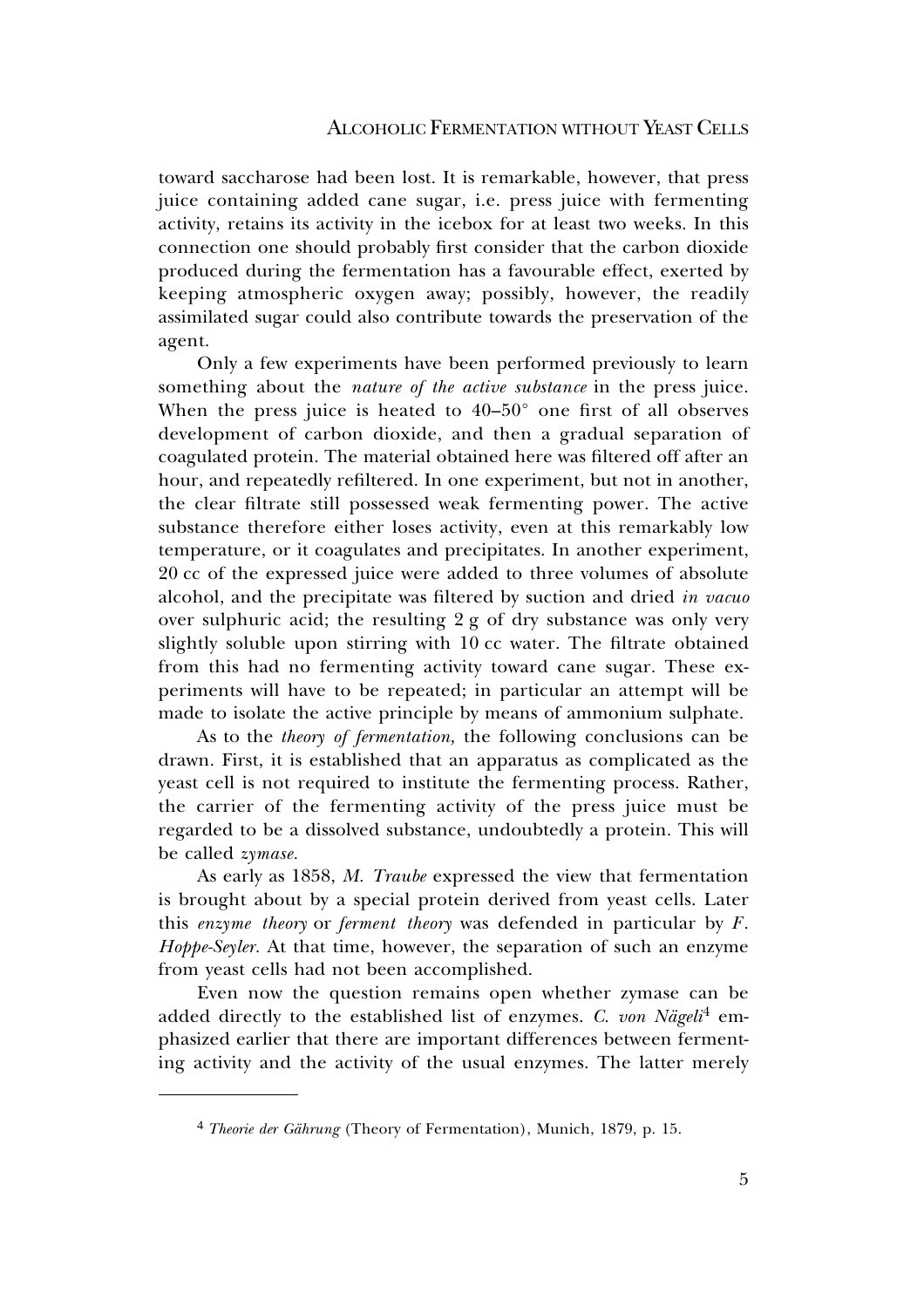#### EDUARD BUCHNER

bring about hydrolyses that can be imitated by the simplest chemical means. Although *A. v. Baeyer*<sup>5</sup>, by using analogies to relatively simple principles, has brought us nearer to an understanding of alcoholic fermentation as a chemical process, the decomposition of sugar into alcohol and carbon dioxide remains as one of the more complicated reactions. In this process carbon linkages are broken with a completeness that has not until now been attained by other means. In addition, a significant difference exists in the heat effect of the reaction  $6$ 

Invertin can be extracted from yeast cells that had been killed by dry heat (1 hour to 150°) and isolated upon precipitation with alcohol as a powder that is readily soluble in water. In this manner it is not possible to obtain the substance that brings about fermentation. Yeast cells that had been heated to such high temperatures probably contain no more of it; alcohol precipitation, if the preceding experiment permits a conclusion, converts it into a water-insoluble modification. Hence it will scarcely be wrong to assume that zymase should be viewed as a genuine protein, and that it is much closer than invertin to the living protoplasm of yeast cells.

The French bacteriologist *Miquel* has expressed similar views about urase\*, the enzyme excreted by the bacteria that carry out socalled urea fermentation. He designates this enzyme directly as protoplasm that has done away with the protection of the cell wall, that in addition functions outside the cell wall, and that by and large differs from the protoplasm of the cell contents only in this manner<sup>7</sup>. In addition, one has to include here the experiments of *E. Fischer* and *P. Lindner*<sup>8</sup> concerning the effect on cane sugar of the yeast fungus *Monilia candida.* This fungus ferments saccharose, but neither *Ch. E. Hansen* nor the above authors could obtain an aqueous extract from the fresh or from the dried fungus that contained an invertin-like enzyme able to carry out the preceding cleavage into glucose and fructose. The experiment proceeded quite differently when *Fischer*

<sup>5</sup> These *Berichte* **3,** 73.

<sup>6</sup> *A. Bouffard* has recently again determined the heat developed by budding yeast during alcoholic fermentation. *Compt. rend.* **121**, 357.

<sup>\*</sup> This term, rather than urease, is used here [*Translator's note*].

<sup>7</sup> In this connection one has to note, however, that the so-called urea fermentation, the decomposition of urea to ammonia and carbon dioxide, differs chemically in an extraordinary fashion from the actual fermentation processes. Therefore many do not consider it as a fermentation. It is a simple hydrolysis that can be brought about by water alone at 120°.

<sup>8</sup> These *Berichte* **28,** 3037.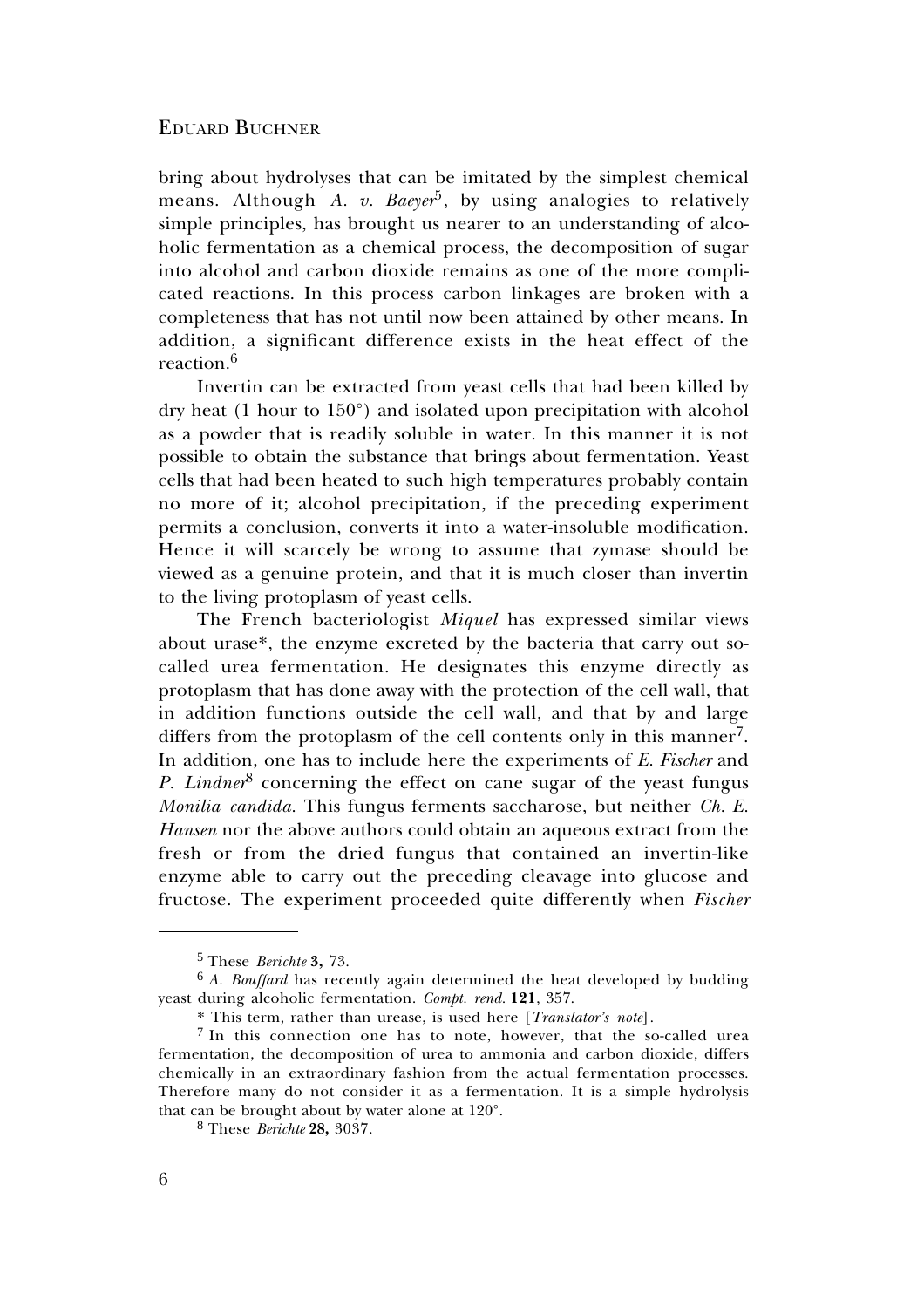#### ALCOHOLIC FERMENTATION WITHOUT YEAST CELLS

and *Lindner* used fresh *Monilia* in which a part of the cells had been opened up by means of careful grinding with glass powder. Now one could observe an unmistakable inverting activity. "In this case, however, the inverting agent seems not to be a stable water-soluble enzyme but a constituent of the living protoplasm."

It is true that the fermentation of sugar by zymase can occur inside the yeast cells<sup>9</sup>; it is more likely, however, that the yeast cell has secreted this protein into the sugar solution<sup>10</sup>. The events that occur during alcoholic fermentation may perhaps therefore be regarded as physiological only because the zymase is excreted by the living cells. *Nägeli*<sup>11</sup> and *O. Löw* have shown that already after 15 hours at 30° considerable amounts of proteins, coagulable by boiling, diffuse out of yeast cells in a nutrient solution that, initially weakly alkaline (by means of  $K_3PO_4$ ), later becomes neutral. In fact, as shown in the above experiment, zymase can apparently go through parchment paper.

| Press<br>juice<br>$No.$ $(cc)$ | Carbohydrate<br><i>Solution</i><br>(cc) |    | Sugar<br>$($ %) | content Experimental<br>Temperature | Remarks                                                                                                                          |
|--------------------------------|-----------------------------------------|----|-----------------|-------------------------------------|----------------------------------------------------------------------------------------------------------------------------------|
| 30                             | Saccharose                              | 30 | 37              | Ice-box                             | After 1 hour distinct gas develop-<br>ment, not yet complete after 14<br>days. The froth layer eventually<br>is 1 cm high.       |
| 50                             | , 2                                     | 50 | 37              | ,,                                  | Strong gas development and<br>froth layer. After 3 days without<br>a precipitate the initially clear<br>solution becomes opaque. |

### FERMENTATION EXPERIMENTS

<sup>9</sup>The diosmotic conditions make this appear possible. Compare *v. Nägeli,* l.c., p. 39.

<sup>10</sup> In this way one can probably also explain the experiments of *J. de Rey-Pailhade* (*Compt. rend.* **118:** 201) who prepared a weakly alcoholic (22 percent) extract from fresh baker's yeast to which some glucose had been added. After removal of microorganisms via filtration through a sterile *Arsonval* candle, this sugar-containing extract spontaneously developed carbon dioxide in the absence of oxygen.

<sup>&</sup>lt;sup>11</sup> l.c., p. 94. The experiments were repeated successfully; however, it was found that they occur not only in saccharose but also in lactose solutions. Therefore, contrary to these authors' assumption, the diffusion processes are not linked to the fermenting activity.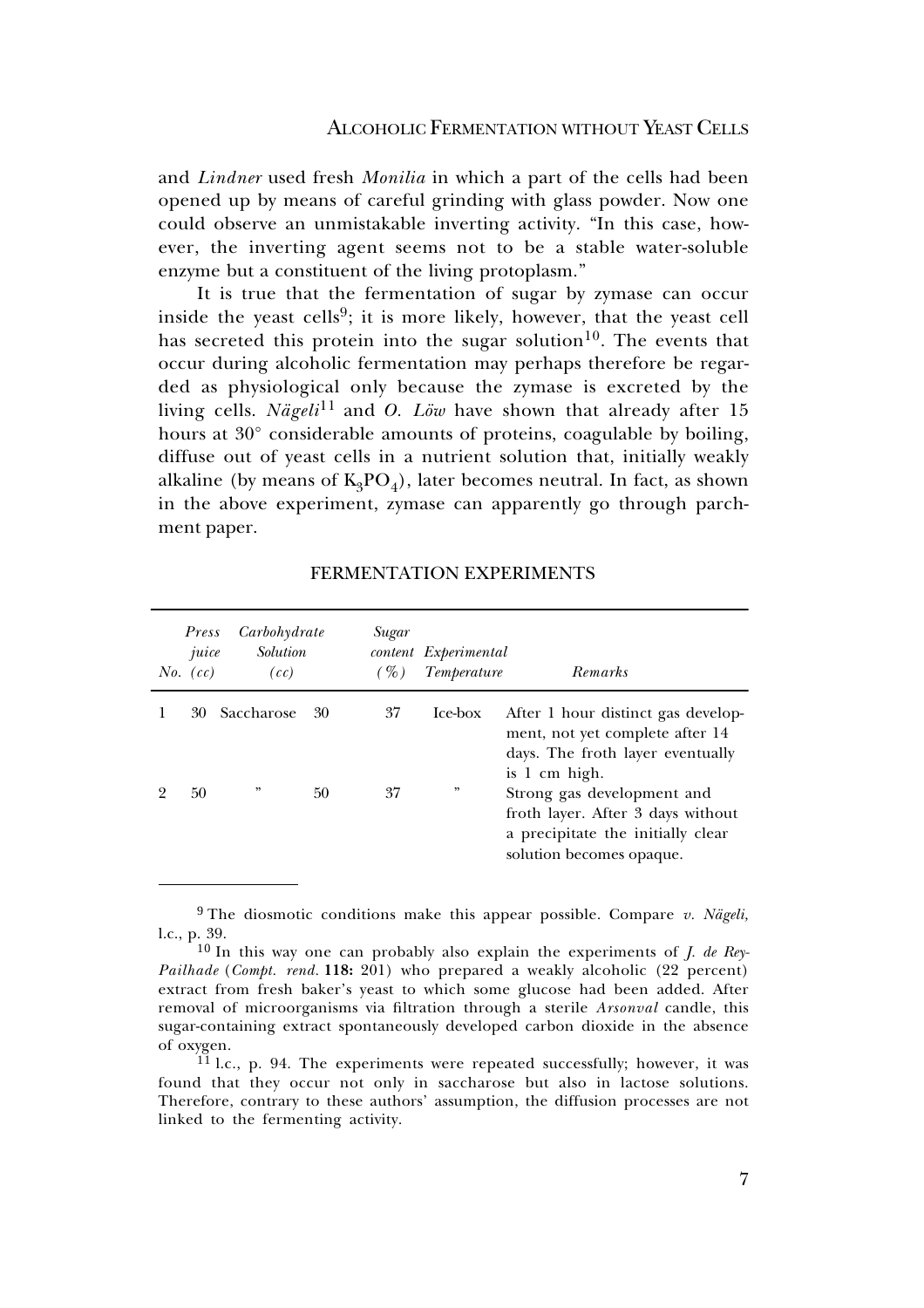## EDUARD BUCHNER

| $\boldsymbol{3}$ | 150 | ,,       | 150 | 37            | ,,            | After 3 days the froth layer is $3/4$<br>cm high.                                                                                                                                                   |
|------------------|-----|----------|-----|---------------|---------------|-----------------------------------------------------------------------------------------------------------------------------------------------------------------------------------------------------|
| 4                | 20  | ,,       | 20  | 37            | ,,            | Gas development becomes visible<br>after 2 hours and is not complete<br>after 14 days; the initially clear<br>solution at the end shows only<br>minimal turbidity; froth layer 1                    |
| 5                | 30  | ,,       | 30  | 37            |               | $1/2$ cm high.<br>Gas development begins after 1<br>day and the initially clear solu-<br>tion shows only minimal turbid-<br>ity at the end; during this time<br>solution is still completely clear. |
| 6                | 20  | ,,       | 20  | 37            | Room<br>temp. | After 1 hour vigorous gas develop-<br>ment; even after 2 weeks there is<br>still slight gas bubble formation<br>with only minimal turbidity.                                                        |
| 7                | 20  | ,,       | 20  | 37            | $40^{\circ}$  | After 2 hours already 10 cm high<br>froth layer; after 1 day strong co-<br>agulum separation; gas forma-<br>tion is complete                                                                        |
| 8                | 30  |          | 30  | 12            | Ice-box       | After 6 days still strong gas<br>formation; in addition, turbidity                                                                                                                                  |
| 9                | 5   | Maltose  | 5   | 33            | ,,            | consisting of very fine coagulum.<br>After 1 hour start of gas develop-<br>ment that still continues after 12<br>days                                                                               |
| 10               | 10  | ,,       | 5   | 26            | ,,            | Gas development is extraordinar-<br>ily strong already after 3 hours.                                                                                                                               |
| 11               | 10  | Glucose  | 10  | 33            | ,,            | Strong gas development only<br>after 20 hours, but persists after 12                                                                                                                                |
| 12               | 10  | ,,       | 5   | 26            | ,,            | days; froth layer 3/4 cm high.<br>Already after $1/2$ hour rather<br>strong gas development lasting<br>12 days the solution becomes<br>turbid and deposits some                                     |
| 13               | 10  | Fructose | 10  | 37            | $, \,$        | precipitate (see below).<br>Very strong gas development<br>after only $1/4$ hour and still<br>vigorous after 3 days; the solution<br>remains clear.                                                 |
| 14               | 10  | ,,       | 5   | 25            | ,,            | Considerable frothy layer after<br>only 15 minutes, measures 1 cm<br>after 3 days.                                                                                                                  |
| 15               | 10  | Lactose  | 10  | Sat.<br>soln. | Room<br>temp. | No gas development, not even<br>after 6 days.                                                                                                                                                       |
| 16               | 10  | Mannitol | 10  | ,,            | ,,            | As for lactose.                                                                                                                                                                                     |